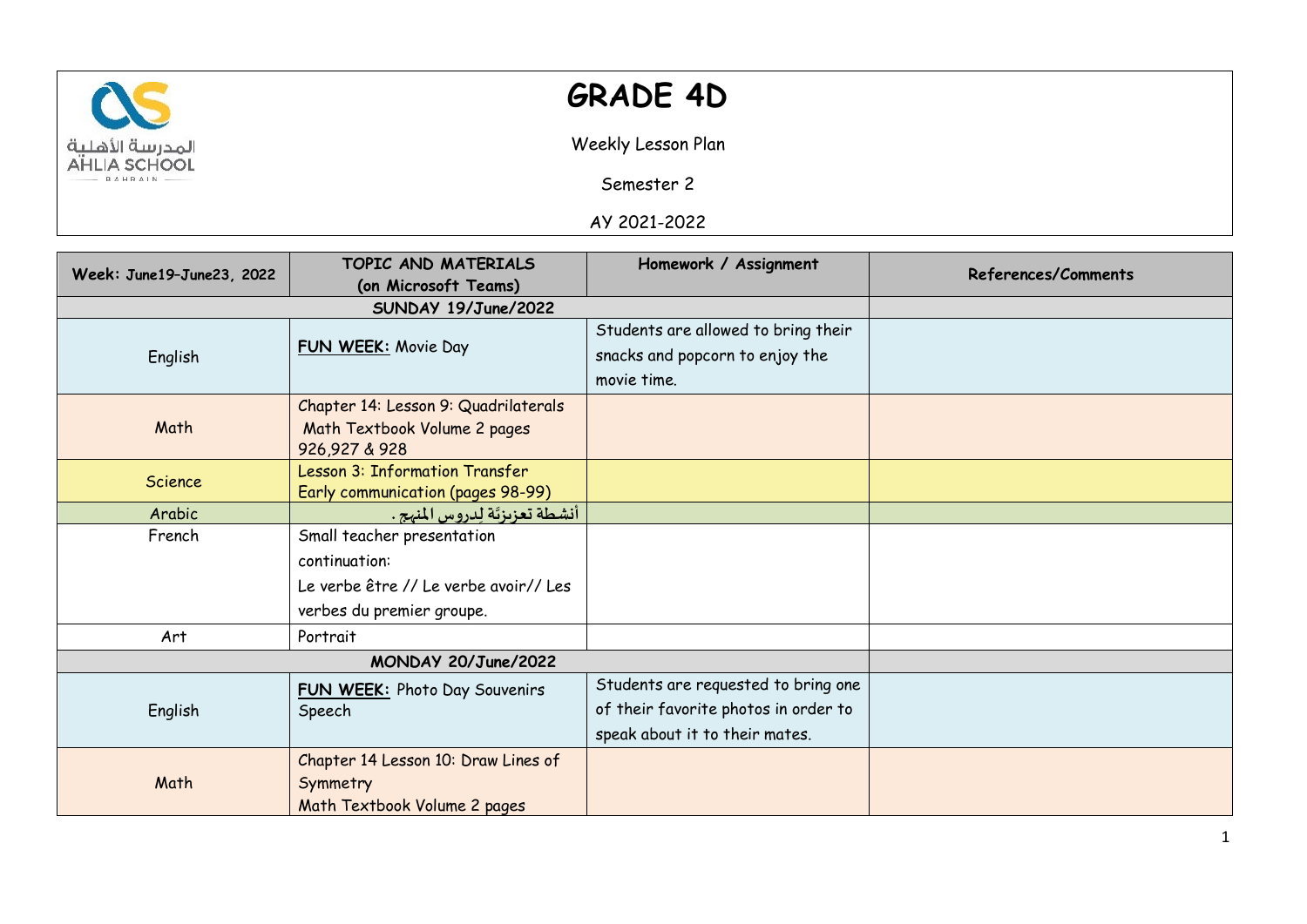|                | 931,932 & 933                                                                                                                                                                                                                                                                                        |                                                                                                                                                                                                                                                                                       |                                 |
|----------------|------------------------------------------------------------------------------------------------------------------------------------------------------------------------------------------------------------------------------------------------------------------------------------------------------|---------------------------------------------------------------------------------------------------------------------------------------------------------------------------------------------------------------------------------------------------------------------------------------|---------------------------------|
|                |                                                                                                                                                                                                                                                                                                      |                                                                                                                                                                                                                                                                                       |                                 |
| Science        | Lesson 3: Information Transfer                                                                                                                                                                                                                                                                       |                                                                                                                                                                                                                                                                                       |                                 |
|                | Morse Code Message (pages 100-101)                                                                                                                                                                                                                                                                   |                                                                                                                                                                                                                                                                                       |                                 |
| Arabic         | أنشطة تعزيزتَة لِدروس المنهج .                                                                                                                                                                                                                                                                       |                                                                                                                                                                                                                                                                                       |                                 |
| Social Studies | المواد الاجتماعية :                                                                                                                                                                                                                                                                                  |                                                                                                                                                                                                                                                                                       |                                 |
|                | التجارة في مملكة البحرين ص 76                                                                                                                                                                                                                                                                        |                                                                                                                                                                                                                                                                                       |                                 |
| P. E.          | Fitness test                                                                                                                                                                                                                                                                                         |                                                                                                                                                                                                                                                                                       |                                 |
| S. T. E. A. M. | DAY <sub>5</sub><br><u> Pasta Tower - Present your Poster</u><br><b>Materials Required:</b><br>Completed poster<br>$\bullet$<br>Confidence<br>$\bullet$<br><b>Charades</b><br>• Whole class game<br><b>Note:</b> Please bring in the STEAM<br>Notebooks - which will be<br>collected by the teacher. |                                                                                                                                                                                                                                                                                       | $-HAPPY-$<br>SUMMER<br>HOLIDAYS |
|                | TUESDAY 21/June/2022                                                                                                                                                                                                                                                                                 |                                                                                                                                                                                                                                                                                       |                                 |
| English        | <b>FUN WEEK:</b> Cooking Competition                                                                                                                                                                                                                                                                 | Students will bring their favorite<br>food ingredients. Group Work will<br>be assigned by the teacher. Each<br>member of the group will bring his /<br>her assigned ingredient. Students<br>will print or write on a paper the<br>ingredients of their dish to show to<br>the judges. |                                 |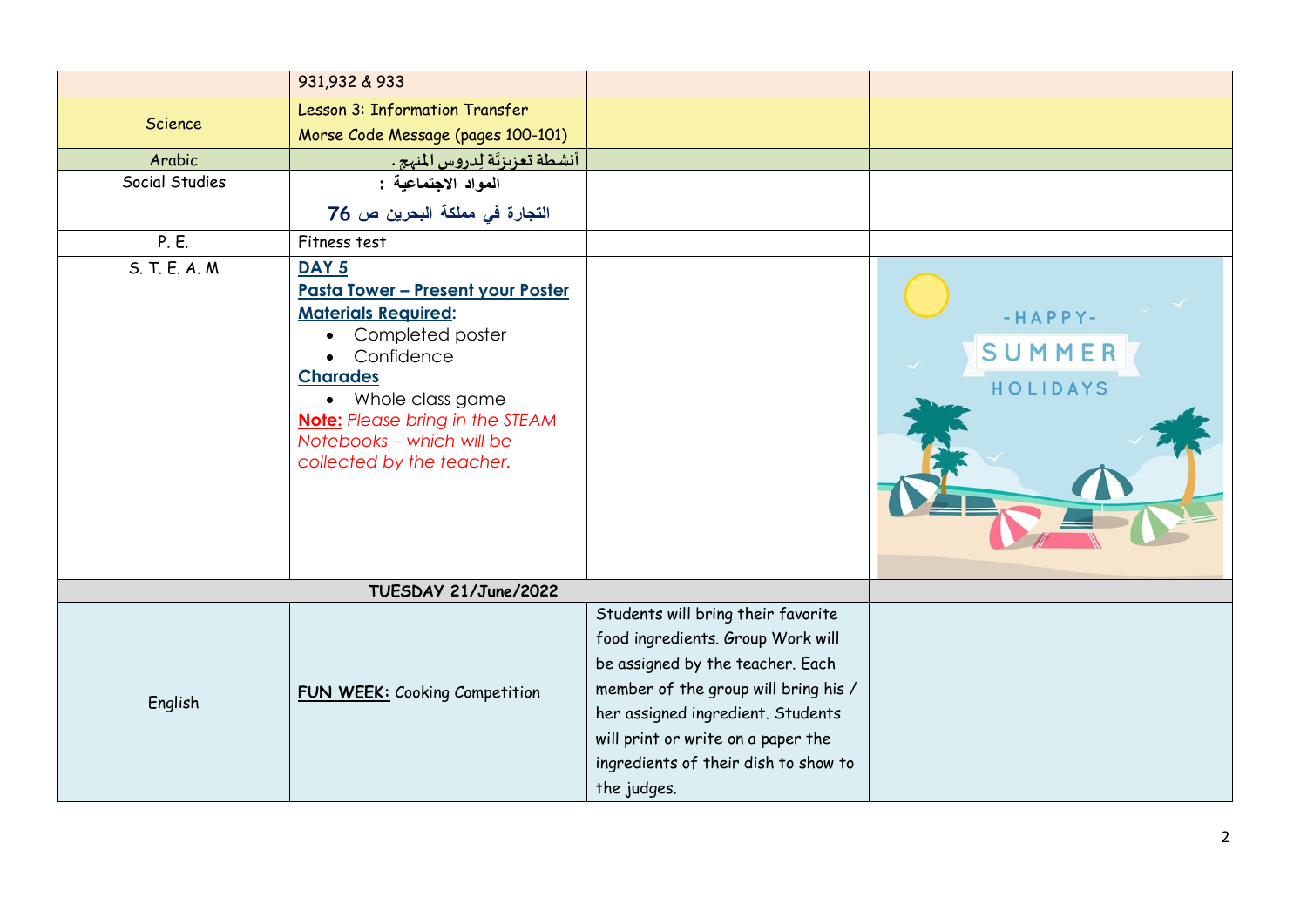|                        |                                                                                                                               | P.S: Knives, Forks, and any        |  |
|------------------------|-------------------------------------------------------------------------------------------------------------------------------|------------------------------------|--|
|                        |                                                                                                                               | dangerous metal tools are Strictly |  |
|                        |                                                                                                                               | not allowed. Only Spoons /         |  |
|                        |                                                                                                                               | plates/plastic pots are allowed.   |  |
| Math                   | Chapter14 Lesson 11: Problem-Solving<br>Investigation Strategy: Make a model<br>Math Textbook Volume 2 pages<br>937,938 & 939 |                                    |  |
| Science                | Lesson 3: Information Transfer<br><b>Advances in Communication</b><br><b>Technology (102-104)</b>                             |                                    |  |
| Arabic                 | أنشطة تعزيزتّة لِدروس المنهج .                                                                                                |                                    |  |
| <b>ICT</b>             | Unit5: Working with numbers                                                                                                   |                                    |  |
|                        | Lesson12: Create calculating sheets                                                                                           |                                    |  |
|                        | "Enrichment lesson"                                                                                                           |                                    |  |
| WEDNESDAY 22/June/2022 |                                                                                                                               |                                    |  |
| English                | FUN WEEK: Final Rehearsals of the<br>play + activities                                                                        |                                    |  |
| Math                   | Chapter14 Lesson 11: Problem-Solving<br>Investigation Strategy: Make a model<br>Math Textbook Volume 2 pages 939 &<br>940     |                                    |  |
| Science                | Lesson 3: Information Transfer<br><b>Advances in Communication</b><br>Technology (102-104) continue (pages<br>$105 - 106$     |                                    |  |
| Arabic                 | أنشطة تعزيزتَة لِدروس المنهج .                                                                                                |                                    |  |